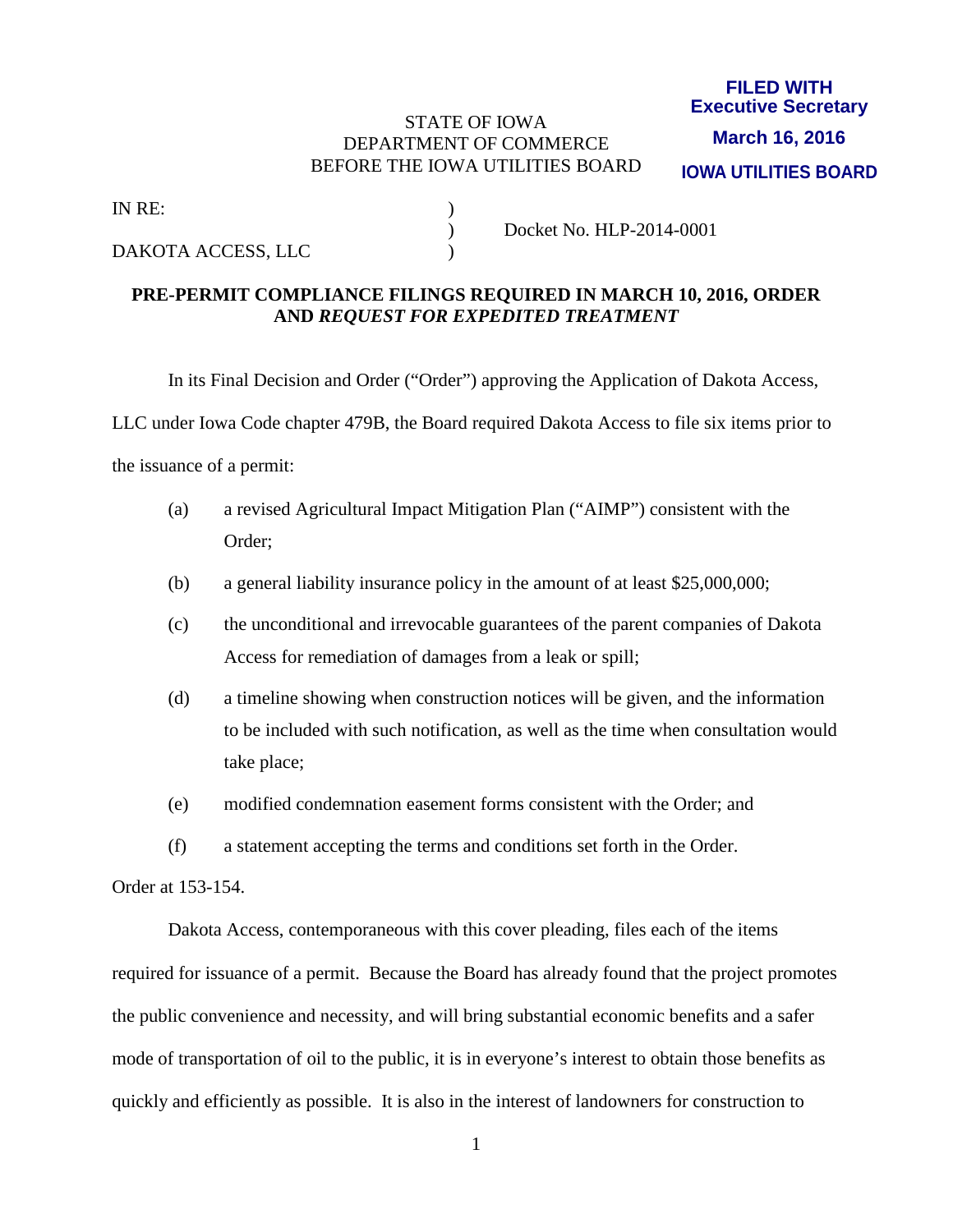impact only a single growing season. Finally, the Board should avoid economic waste: now that weather conditions would permit construction, and the adjoining states have already issued all necessary authorizations, every day the project is delayed in Iowa has a very real cost that will quickly reach the millions of dollars. Accordingly, the Board should find this filing, with accompanying documents, to satisfy the preconditions set in the Order and should promptly issue Dakota Access the permit consistent with the approval of the Application.

 By way of further explanation and to assist the Board's review, Dakota Access believes the AIMP and Easement documents are straightforward: they adopt the provisions specifically set forth in the Order (primarily pp. 74-83 for the AIMP; pp. 83-91 for the easements). Similarly, the timeline sought information that was largely ordered by the Board; the timeline filed reflects those requirements from the Order.

 The Parent Guaranty documents have been filed with a request for confidential treatment. Dakota Access states that it drafted those based on the issues raised by the Office of Consumer Advocate as suggested in the Order at pp. 101-102. Dakota Access has provided those to the OCA, has met with the OCA and made some minor modifications, and believes that it has addressed the concerns the Board expressed and those it referenced in OCA's testimony and briefs.

The full insurance policies are also being filed confidentially. This is consistent with the Board's prior ruling that it was not appropriate to produce full insurance policies in discovery.<sup>[1](#page-1-0)</sup> To provide an overview, however, and a roadmap for the Board's review, the insurance is provided in three policies: a general liability policy (the "underlying policy") and two excess/umbrella liability policies that are triggered by losses covered by the underlying policy

<span id="page-1-0"></span> $\overline{\phantom{a}}$ <sup>1</sup> See October 30, 2015 "Order Granting in Part and Denying in Part NILA Motion to Compel" at p. 6, declining to require the production of the full insurance policies ("The Board understands that release of the insurance policies in their entirety could lead to unforeseen consequences.")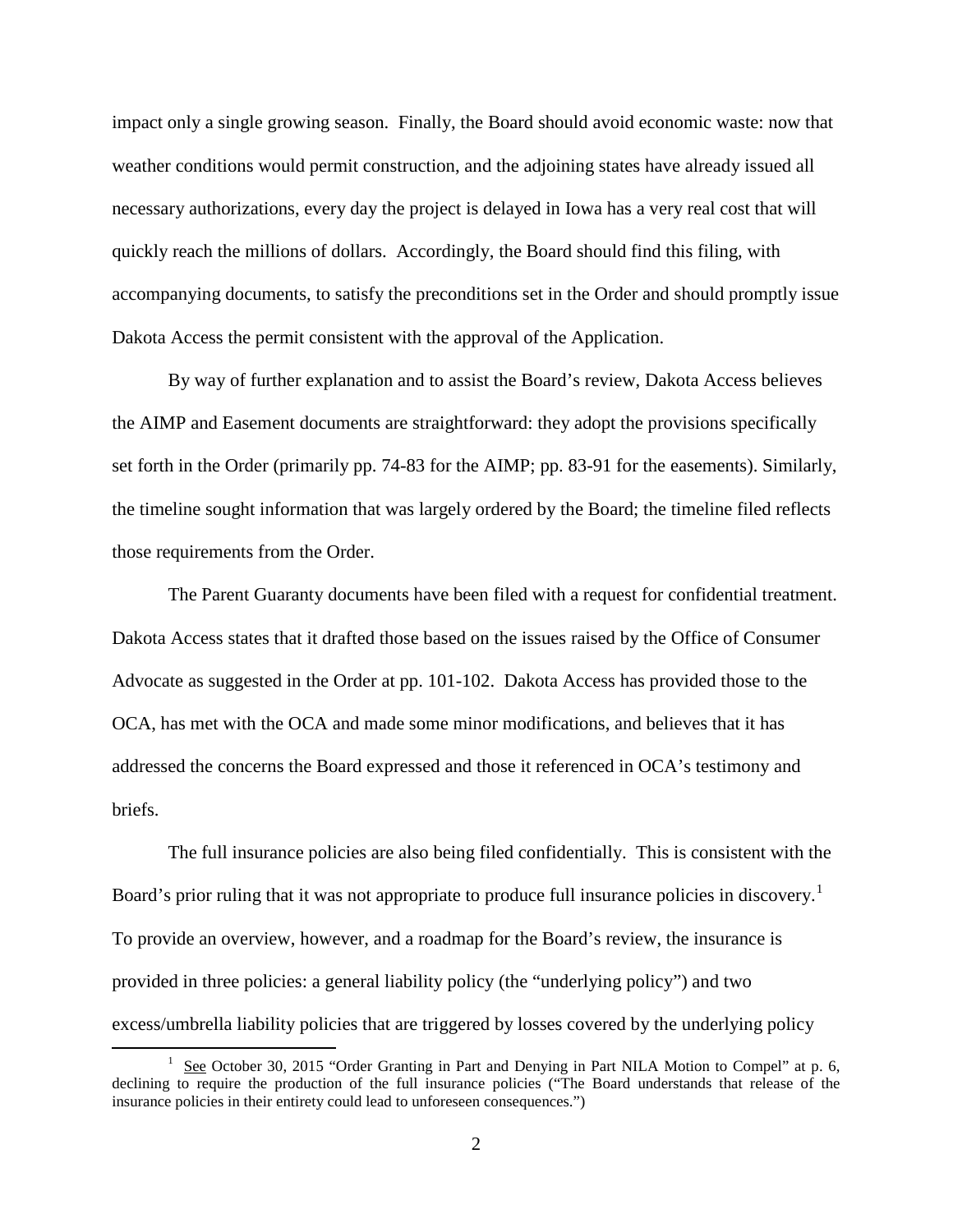but exceed the coverage limit of that policy. The aggregate of the three policies is \$26,000,000, slightly more than ordered. The pollution coverage that the Board discussed is provided in an endorsement that appears at page 51 of 56 in the PDF version of the general liability policy, where it is expressly added into the coverage under the policy. Dakota Access has also provided copies of these policies to OCA and has met with them to address any initial questions they had on the policies.

 Finally, Dakota Access is providing a statement accepting the conditions with two clarifications. One states what Dakota Access understands to be inherent in a condition from the Board: that the Board may later clarify, modify or provide relief from any such condition in its judgment at that time. The other ensures that, should the litigation that has been threatened by other parties occur, Dakota Access is not constrained in how it defends that litigation. Ultimately, as Dakota Access makes clear in the statement, Dakota Access understands that even under those circumstances the conditions may remain the same; Dakota Access accepts the permit under those conditions with the intent to construct and operate the pipeline. As a result, this statement meets the requirements of the Order.

#### **Motion for Expedited Treatment/Motion to Shorten Comment Period**

 As the Board is aware, timing is of the essence for this project. These issues have been discussed and debated for nearly 18 months. The Board should find these filings fulfill the pre-permit conditions and promptly issue the permit.<sup>[2](#page-2-0)</sup> If, however, the Board allows comment, the

<span id="page-2-0"></span><sup>&</sup>lt;sup>2</sup> The Board in other lateral infrastructure permits frequently requires compliance filings before a permit is issued or active and verifies compliance on its own (or staff) review with no further comments. For example, in In re: Waterloo Gas Transport, LLC, Docket No. P-867, "Order Accepting Compliance Filing and Allowing Operation of Pipeline" (Ia. Utils Bd., March 9, 2007) the Board held that Waterloo Gas had substantially complied with conditions based on staff review; the order was granted **four days** after the final compliance filing was made. See also In re Envirogas, Docket No. P-861, a compliance filing was reviewed by staff in just six days after filing – over a holiday – with no comment period (even with one deficiency noted on the sixth day and then cured, final permit approval was provided in 12 days, again, including a holiday)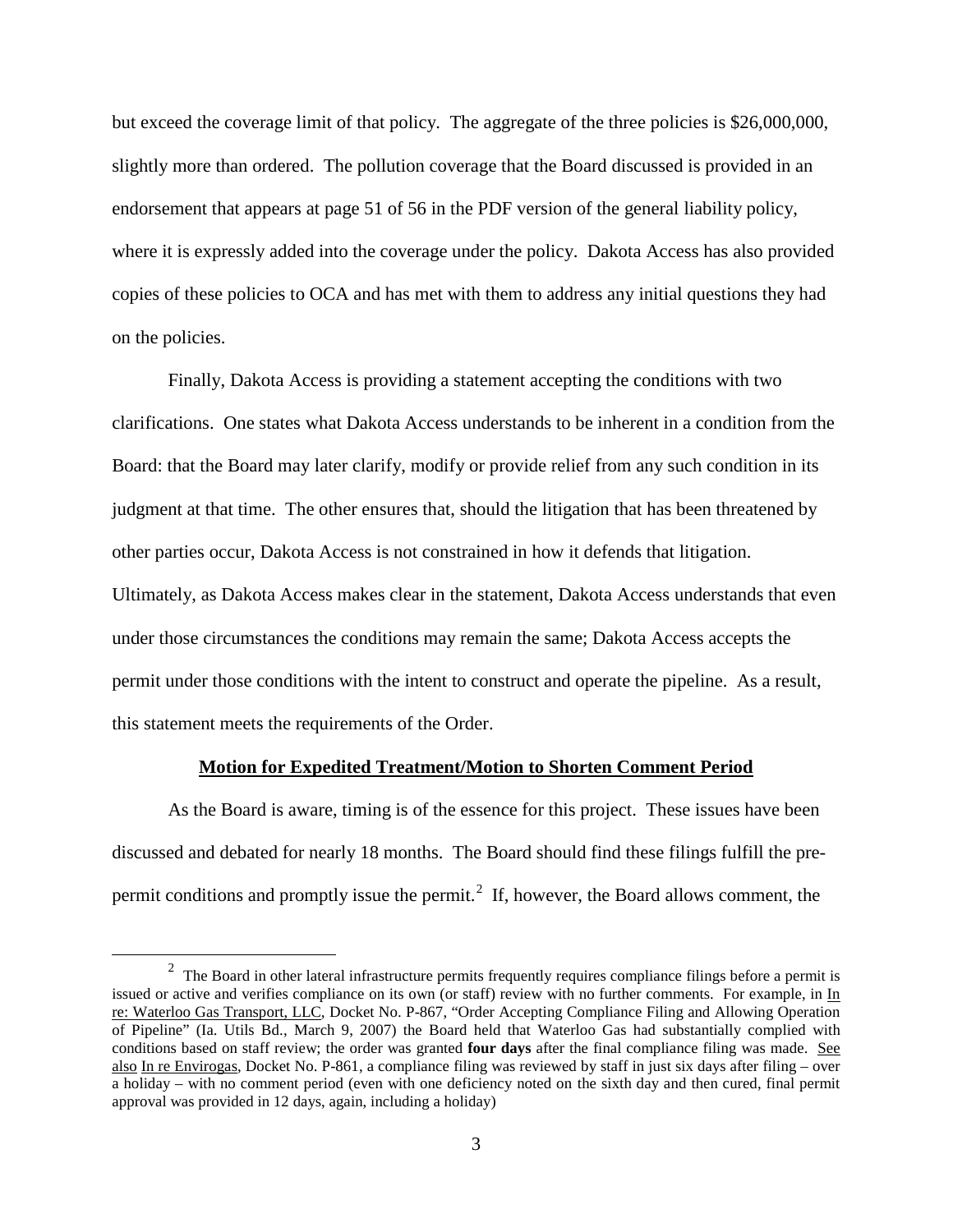period should be shortened to five days; they should be due on Monday, March 21. Dakota

Access would respectfully request that the permit issue promptly thereafter.

Respectfully submitted this  $16<sup>th</sup>$  day of March

By: */s/ Bret A. Dublinske*

Bret A. Dublinske **FREDRIKSON & BYRON, P.A.** 505 East Grand Ave, Suite 200 Des Moines, IA 50309 Telephone: 515.242.8904 Facsimile: 515.242.8950 E-mail: bdublinske@fredlaw.com

and

Keegan Pieper *Associate General Counsel* Dakota Access, LLC 1300 Main Street Houston, Texas 77002

ATTORNEYS FOR DAKOTA ACCESS, LLC